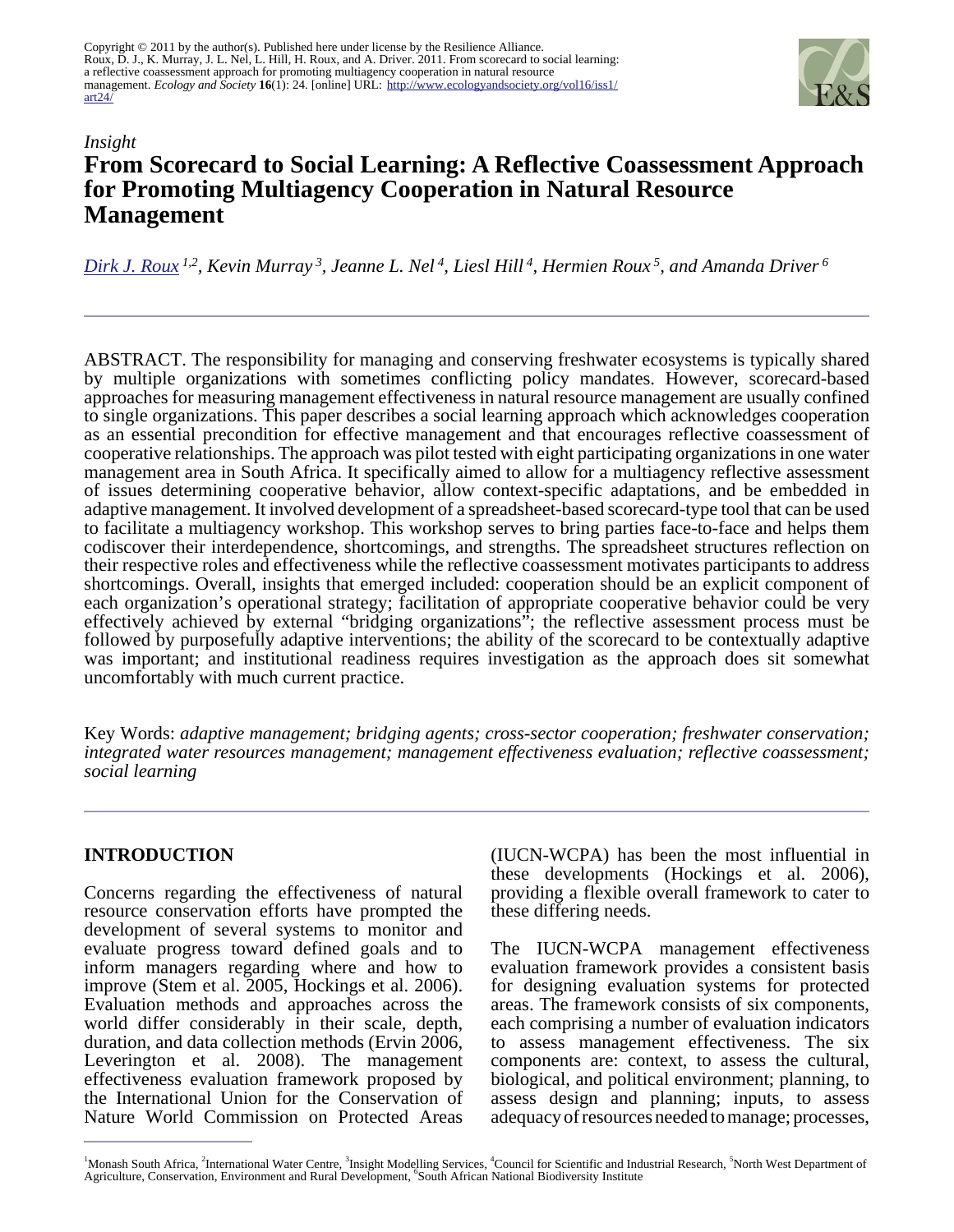to assess whether or not best possible management practices are used; outputs, to assess the implementation of management programs, actions, and services; and outcomes, to assess the extent to which objectives have been achieved (Hockings et al. 2006).

A distinct category of management effectiveness evaluations included in the IUCN-WCPA framework is the rapid scorecard assessments. The scorecard provides an instrument that aids in the undertaking of evaluation (Stem et al. 2005) and involves a structured questionnaire that is generally applied to each protected area through an interview, survey, or participatory workshop (Ervin 2006). The scorecard typically includes predefined assessment categories with a number of indicators per category and thresholds for each indicator. Scorecards can be relatively quick and easy to use and their clear, transparent, and simple presentation makes them a powerful communication tool (Stem et al. 2005). Examples include The Nature Conservancy Parks in Peril Site Consolidation Scorecard (TNC 2004), WWF Rapid Assessment and Prioritization of Protected Area Management (Ervin 2003), and World Bank/WWF Management Effectiveness Tracking Tool (Stolton et al. 2003).

Whereas scorecards have been developed to assess the management effectiveness of single organizations responsible for a particular protected area, the responsibility for managing freshwater ecosystems is typically shared by several organizations with overlapping and sometimes conflicting policy mandates (Roux et al. 2008). Rivers, for example, are impacted by activities that happen along their total lengths and throughout their entire catchments. Very few whole river catchments can be contained within protected areas. An integrated resource management approach is therefore required which considers the needs of both freshwater and terrestrial sectors inside and outside formally protected areas. Cooperation across sector and organization boundaries is therefore a fundamental stepping stone toward effective freshwater ecosystem management and conservation.

In this paper, cooperation is defined as agencies actively working together, i.e., moving in concert, for mutual benefit. No single agency has the power to command the behavior of the others and they retain their respective professional identities and cultural practices (Wondolleck and Yaffee 2000,

Kinnaman and Bleich 2004). Cooperation is not easy to achieve. It has costs, and benefits are not necessarily explicit and immediate. Although faceto-face interaction is often seen as time consuming, it can significantly promote the achievement of cooperation and the establishment of trusting relationships between individuals (Wondolleck and Yaffee 2000).

In the context of managing freshwater ecosystems, cooperative relationships have to cross boundaries defined not only by organizational affiliations, but also disciplinary backgrounds and vocabulary, sectoral policy contexts, social-ecological perceptions, and spatial and social jurisdictions. Based on these different contexts, each organization frames its responsibilities and acts on its mandate from a distinct "tradition of understanding" (Ison 2005). How do we establish trust and orchestrate effective action among groups who have such diverse realities and potentially different reference systems for interpreting information? Based on the contextspecific nature of cooperative management, a prepackaged strategy is unlikely to work. Many influential variables exist that can either enable or disable the associated social processes (Plummer 2009). As such, facilitation of cooperation requires a soft approach; one that encourages emergence of appropriate behavior rather than seeking a predefined outcome.

Social learning, or colearning, has emerged as a mechanism for facilitating shared understanding and collective action among diverse but interdependent parties (Blackmore 2007, Mostert et al. 2008, Van Bommel et al. 2009). It is a process of participative and iterative reflection through the sharing of experiences and ideas with others (Keen and Mahanty 2005), leading to cocreation of new understanding and adaptation (Pahl-Wostl and Hare 2004).

Social learning can be facilitated by a so-called bridging organization that is perceived to be neutral and is trusted by the relevant parties (Berkes 2009). Bridging organizations or agents can mobilize resources, utilize social incentives for ecosystem management, and provide interorganizational arenas for building trust, vertical and horizontal cooperation, learning, sense-making, identification of common interests, and conflict resolution (Hahn et al. 2006). The project team fulfilled the role of bridging agent in the pilot project reported on here.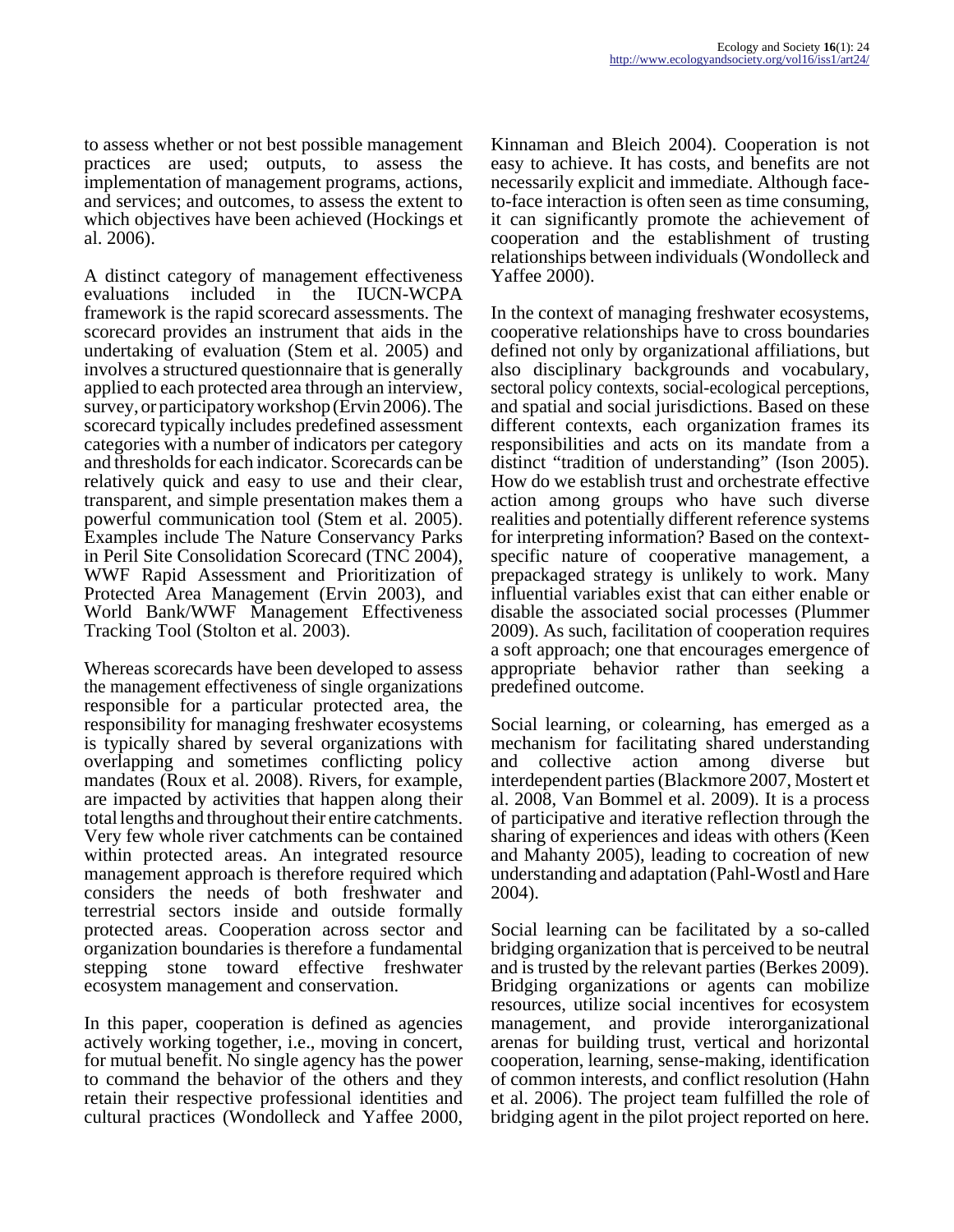This paper presents a scorecard for reflective coassessment and associated approach that was developed with the initial intent of promoting effective management and conservation of freshwater ecosystems. However, our approach evolved from this initial focus to one with a stronger emphasis on facilitating social learning and establishing cooperative relationships as essential preconditions for effective freshwater management and conservation. The approach targets cooperation between agencies from different sectors with overlapping mandates for conserving freshwater ecosystems. It provides a tool for bridging agents to structure the process of promoting and improving cooperative behavior among coresponsible agencies. We document the development of the approach, discuss how it differs from conventional approaches, describe its application, and present a number of key lessons and recommendations.

#### **PILOT PROJECT: CONTEXT AND GEOGRAPHIC LOCATION**

Several South African rivers have been assessed for ecological condition (Strydom et al. 2006) and conservation status (Driver et al. 2005, Nel et al. 2007). This has highlighted the precarious condition of these systems; some 80% of ecosystems associated with large rivers can be considered threatened. To improve this undesirable situation, management responses can potentially benefit from existing and enabling policy frameworks for conserving freshwater ecosystems, including five cross-sector policy objectives developed for conserving South Africa's freshwater biodiversity. These objectives are to (1) set and entrench quantitative conservation targets for freshwater biodiversity, (2) plan for representation of freshwater biodiversity, (3) plan for persistence of freshwater biodiversity, (4) establish a portfolio of freshwater conservation areas, which may include, but are not restricted to, formal protected areas, and (5) enable effective implementation. The five objectives were further broken down into 20 implementation principles and approximately 50 cross-sector policy recommendations (Roux et al. 2006, Roux et al. 2008).

The original aim of this study was to develop a scorecard that could be used to measure progress toward the achievement of the cross-sector policy objectives for conserving South Africa's freshwater biodiversity. The need for achieving these

conservation objectives through multiagency cooperation was a fundamental requirement. Our pilot study focused on fostering cooperation across sectors at the subnational level of government and specifically between line-function managers in organizations with a mandate to manage and conserve freshwater ecosystems.

Our study area, the Crocodile (West) and Marico Water Management Area (Croc-Marico WMA), is situated in the north-west of South Africa. It is one of 19 Water Management Areas delineated for the planning and management of water resources in South Africa (DWAF 2004). Its two main rivers are the Crocodile and the Marico rivers that flow northward to join the Limpopo River at their confluence. The Limpopo River occurs in an international river basin shared between Botswana, Mozambique, South Africa, and Zimbabwe, which ultimately flows into the Indian Ocean in Mozambique. In addition, the WMA straddles North West, Gauteng, and Limpopo provinces in South Africa.

Of the 19 WMAs of South Africa, the Croc-Marico WMA makes by far the biggest contribution to national GDP (approximately 25%); it is the second most populous WMA (approximately 6.7 million people) and it generates the third lowest mean annual runoff. Large quantities of water are imported into the Crocodile River subcatchment from the river systems to the south to meet the current water demand. In this WMA, water is mainly used for urban, industrial, mining, and irrigation purposes and to a lesser degree for power generation and by rural communities (River Health Programme 2005).

A River Health survey conducted in 2004/2005 found that the rivers of the Croc-Marico WMA were generally in a "poor" condition with only isolated reaches still considered to be in a "natural" to "good" state (River Health Programme 2005). In a followup study, a systematic conservation plan was developed for the rivers of this WMA (Smith-Adao et al. 2006). A remaining challenge is that water resource management organizations embrace the results and implement the recommendations of studies such as these, and do so in concert.

Various government departments at the national level and from the three provinces have a mandate to manage and conserve the water resources of the Croc-Marico WMA. Cooperation within one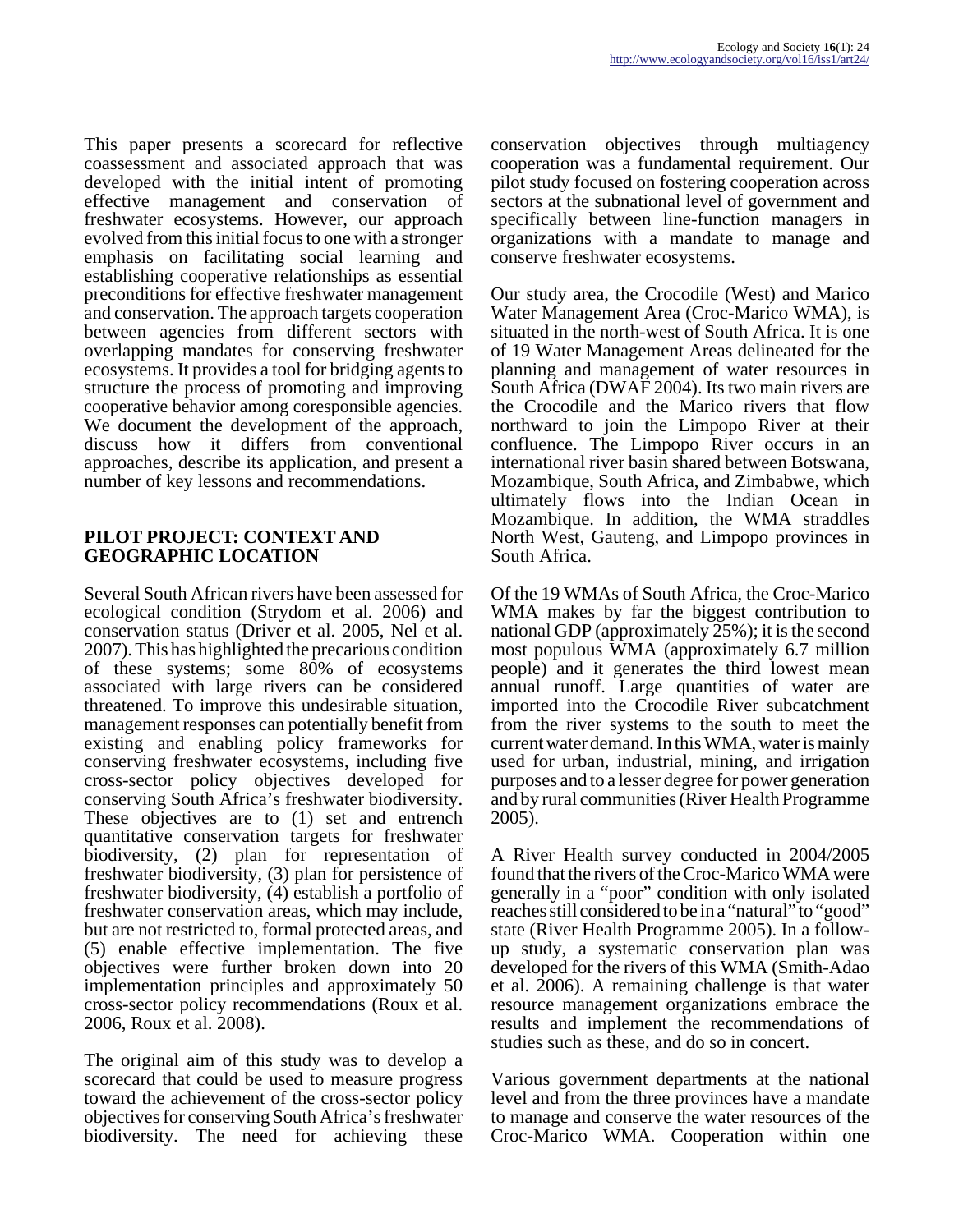province is challenging in itself. Cooperation across provincial boundaries is even more so. Some practical issues are inevitably encountered, e.g., monthly travel limits are imposed on officials and they may require special permission and lengthy motivations to travel outside provincial boundaries to attend meetings, partly for travel insurance reasons. High staff turnover rates also directly affect the ability to create interagency trust and working relationships and threaten continuity of initiatives. Limited numbers of ecologically skilled staff with associated over-commitment means it is often difficult to make time to cooperate effectively with counterparts from other organizations. Finally, departments or agencies sometimes know their budget allocations only halfway through the financial year, making it difficult to mobilize resources and to spend the budget by the end of a financial year or to commit to shared funding of initiatives.

Our pilot project included eight organizations, each with a mandated responsibility to manage and conserve freshwater ecosystems: three regional offices of the national department responsible for water affairs, three provincial environment affairs departments, a provincial parks board, and a group within the national biodiversity institute charged with wetland rehabilitation. A national Reference Group, under the guidance of the Water Research Commission (the main funder of the project), was also constituted to provide an ongoing review mechanism. This Reference Group consisted of experienced researchers and managers from national and provincial stakeholder agencies.

Over a period of two years, we developed and refined a reflective coassessment scorecard and step-wise assessment process for the Croc-Marico WMA, in close consultation with the Reference Group. Development of the scorecard and assessment process benefitted significantly from two pilot applications, one year apart, during which line-function staff from the implementation agencies provided a strong reality test. In addition, representatives from provincial and catchmentbased agencies from across South Africa were invited to participate in a stakeholder consultation meeting, hosted by the South African National Biodiversity Institute, to comment on the prototype scorecard and the general philosophy that was proposed for its use.

### **REFLECTIVE COASSESSMENT TOOL**

#### **Scorecard**

Our first prototype scorecard was explicitly based on the six management components proposed by the IUCN-WCPA framework (Hockings et al. 2006). Indicators were chosen from this framework that were well aligned with the cross-sector policy objectives. Well-considered inputs from the pilot assessments and Reference Group reviews resulted in a number of significant adaptations to the scope and desired outcomes of the scorecard, as follows:

#### *From a focus on effective management to a focus on cooperative behavior*

Effective cooperation requires intangible inputs. For example, people need to spend time together developing relationships and learning to communicate with, and respect and trust, one another. It was decided that our scorecard should simply focus on facilitating the establishment of the professional and personal relationships that are required for improved cooperation. The latter was regarded as a necessary but often absent or neglected condition of the effective management of freshwater ecosystems. The scorecard was thus designed as a reflective assessment tool for promoting and sustaining long-term processes of social learning and cooperation.

#### *From a single organization scorecard to a multiagency reflective and motivational assessment tool*

At the onset of the project it was anticipated that the scorecard would enable a central agency, e.g., the South African National Biodiversity Institute, to monitor and audit the management effectiveness of provincial agencies. Motivated by our need to assess multiagency cooperation, we moved away from our initial intention to develop a performance scorecard for a particular organization to developing a reflective and motivational assessment tool for multiagency cooperative and adaptive behavior. Related issues that influenced the design of the scorecard were a desire to facilitate personal reflection and group learning; an interest in the spirit of cooperation more than in complying with the letter of the tool, i.e., to move away from punishment for not fulfilling an indicator, to reflection and discussion on why; and a wish to avoid mechanical ticking of boxes/filling in of scores and rather to get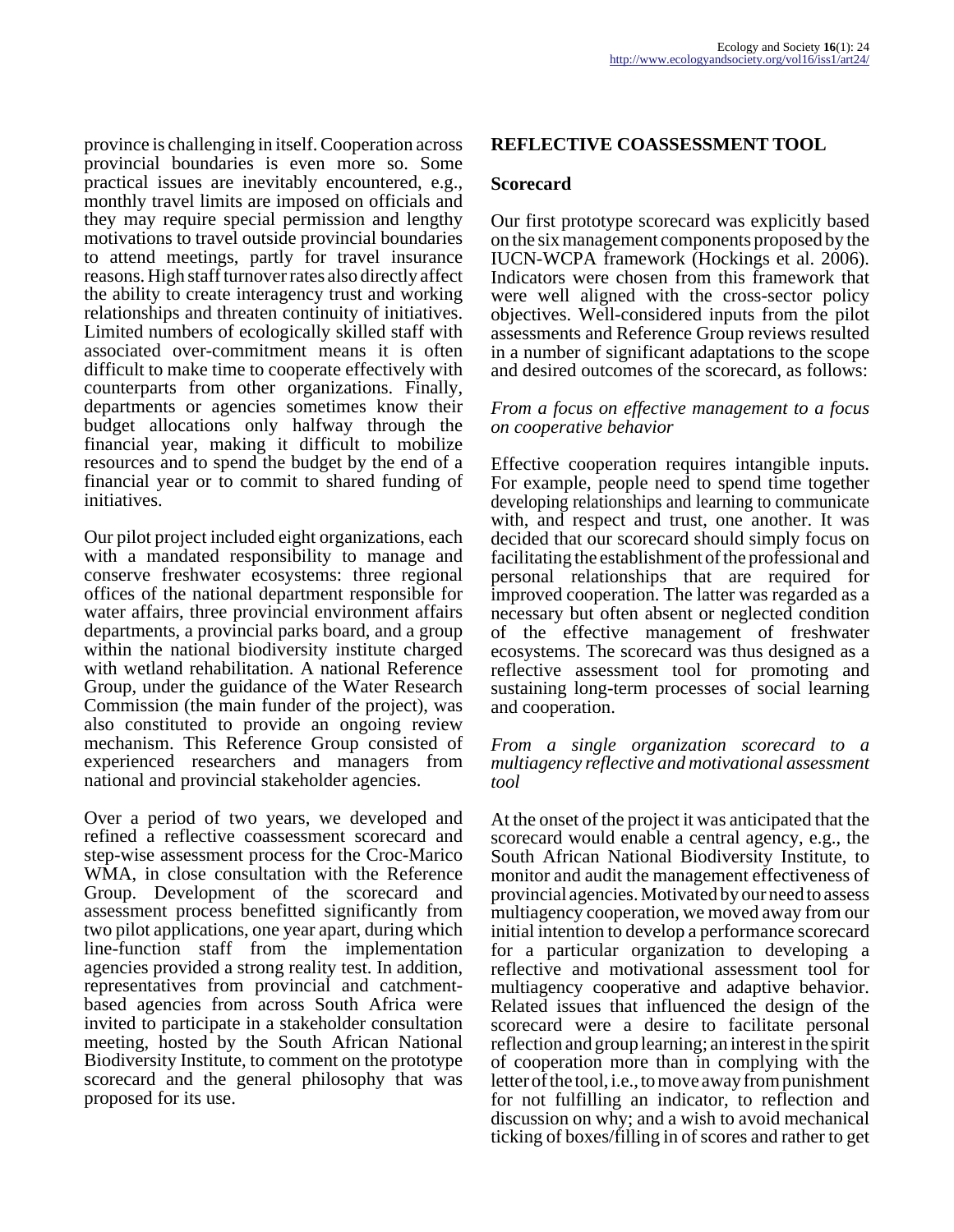into complex social processes that may require more flexibility and ongoing involvement. Based on these considerations, we opted for a facilitated and interactive assessment process as opposed to mailing a questionnaire out for completion because much of the learning may happen through participating in the process of discussing the questions and compiling an evaluative report.

#### *From uniform application to context-specific adaptations*

Scorecards are commonly standardized to allow comparisons over time and among organizations. However, it was agreed that our assessment tool should allow flexibility to reflect varying contexts over time and among organizations as well as ongoing learning. The assessment tool should be dynamic in both structure, i.e., questions may change from year to year, and application, i.e., format may change over time and among agencies to reflect specific contexts and needs. We acknowledge that this preference for flexibility represents a trade-off that potentially imposes limitations on the ability of the scorecard to reveal trends over time. Flexibility may be appropriate while the scorecard is essentially in a testing phase while stronger emphasis on standardization may emerge once adoption of the scorecard becomes more widespread and its application more mature.

### *From stand-alone application to being embedded in an adaptive management framework*

Adaptive management provides a sound management framework for dealing with uncertainties inherent to complex social-ecological systems and for integrating monitoring, learning, and management actions (Holling 2001). Essential to the practice of adaptive management is to have feedback loops in place that facilitate learning and adaptation over time (Biggs and Rogers 2003). Our scorecard indicators were formulated to promote reflection on key questions and to enable these feedbacks for adaptation. Representatives from one of the stakeholder agencies admitted that such reflection never happens in their work environment, let alone with partner agencies.

Following from the above adaptations, a second prototype was developed and piloted again with the subnational implementation agencies. Its purpose was to develop and refine the final reflective coassessment scorecard and assessment process presented here.

Our final scorecard was structured into four categories (Appendix A): context, where are we now?; planning, where do we want to be?; monitoring, what data are we collecting and how?; and management, how do we want to go about making a difference?. Within these categories, 26 key indicators were presented in specific questions with short descriptive criteria for a simple rating scale of 0 to 3. The scorecard is available in hard copy format (Appendix A) and as an electronic spreadsheet (Appendix B). The electronic spreadsheet contains a number of worksheets and the instructions for using each worksheet are contained in the spreadsheet itself.

The statistics used to represent the collective were deliberately kept very simple to avoid having to embark on complicated explanations in the workshop on how to interpret the displayed results. Mean scores and the range of scores per indicator were the primary statistics. The range is a simple measure of the degree of similarity of scores for a given indicator. This is relevant because an issue of concern scored similarly for all organizations may require a different response from one scored very differently. Separate worksheets in the spreadsheet display overall results in a number of ways. The first shows the actual numbers, i.e., number of responses, minimum, mean, maximum, and range. The second highlights issues of concern (those indicators with low averages) and low similarity (a range of 2 or 3). The third worksheet displays two simple bar charts of the number of averages and number of similarity values in four categories (low, fair, good, high). The fourth worksheet displays a list of main issues of concern and the top 10 strengths. Each is also associated with a narrative description of the associated similarity. For example, one issue of concern might be "Use of existing statutes (the organizations scored this fairly differently)". Being captured in a spreadsheet also makes the scores, and indeed the comments, easily accessible for more sophisticated analyses that might be thought appropriate.

### **Assessment process**

The assessment process described here is based on lessons derived from our use of the above scorecard during the two pilot assessments. These assessments took the form of multiagency workshops that were organized and facilitated by the project team at a venue within the study area. If necessary, the scorecard issues, indicators, or criteria as currently provided can be adapted to suit other contexts.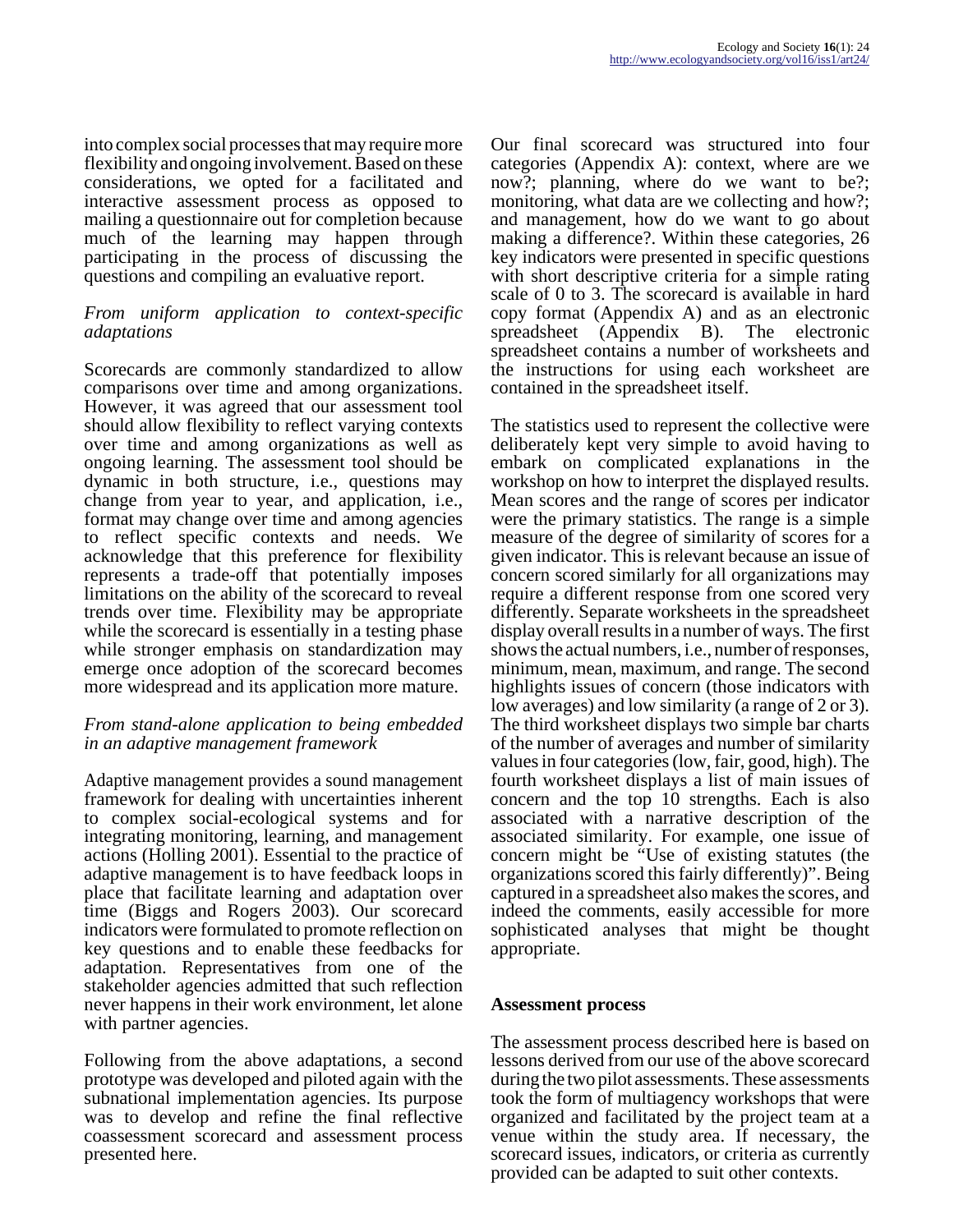If cooperative behavior or sufficient trust does not exist between participants then an independent broker or bridging agent should be considered to facilitate the process. Before the workshop, agency representatives are identified by considering the most appropriate organizations, i.e., those with a mandate for freshwater conservation or those whose cooperation is important for such mandates to be discharged, and the most appropriate representatives, e.g., people who are actively involved in the daily practice of managing freshwater ecosystems. Taking account of potential logistical and organizational difficulties, an appropriate day and venue is identified and invitations distributed.

The electronic spreadsheet (Appendix B) provides the main template for structuring the workshop proceedings and capturing the responses of the participants. At the start of the workshop, participants are given the opportunity to comment on and validate the scorecard indicators and criteria. If necessary, changes can be made before the scoring commences.

It must be stressed to participants that the quantitative scoring is only a means to an end; it is intended to encourage open and frank assessment and reflection by all participants on issues relating to cooperation within the context of freshwater ecosystem conservation in their area of joint jurisdiction. In addition to recording quantitative scores, the spreadsheet has a worksheet that allows comments to be recorded. However, for reasons of efficiency, it may be preferable to appoint a person other than the facilitator to record comments and observations in a copy of the spreadsheet. It is important to satisfy questions related to confidentiality of scores and comments, and to make very clear to participants what will happen to information gathered during the workshop.

Reflection is encouraged at a number of levels. Individual reflection is prompted directly by the criteria associated with each indicator. Intraorganizational coreflection is encouraged by requiring representatives from the same agency to reach consensus. Interorganizational coreflection is stimulated by the open and frank reflection of individuals across organizations. Finally, at the end of the workshop, the presentation of, for example, the overall distribution of scores and their similarity between organizations encourages a different and broader level of reflection prompted by the question: Does this overall result feel intuitively

right? Similarly, lists of the main issues of concern as well as strengths, generated by the spreadsheet, prompt further discussion and reflection from yet another perspective. This kind of rethinking sometimes raised new issues or perspectives and can even result in earlier scores being reconsidered and indeed immediately changed if participants so wish.

There are various possible actions that can occur after the workshop, which would typically be executed by the facilitator or bridging agent. These include consolidation and summarizing comments and performing a detailed assessment. A more detailed assessment of the results as a whole, as opposed to the one performed by the spreadsheet facility on the day, may be considered appropriate. Alternatively, a summary of the workshop results can be produced. A decision on which assessment is most appropriate can be taken at the workshop. This would be driven particularly by the degree to which all participants feel that the workshop itself has provided an adequate basis for action to address the issues of concern. Should it be thought inadequate, then a more detailed analysis can be undertaken. This assessment would typically be recorded in a separate document and then circulated to participants for comment and input.

## **DISCUSSION AND CONCLUSIONS**

The agencies in the study area agreed on the need for improved multiagency cooperation as a means to achieving effective river management and conservation. They experienced the assessment workshops as a useful step in this direction and were happy with external facilitation, with the project team essentially playing the role of bridging agent. Several agencies requested the project team to continue facilitation of the reflective process beyond the life of the project.

From the project team's perspective, the development of the scorecard and the application of it within the above process fulfilled our expectations to the extent that greater communication and interaction between the organizations was apparent. We developed the spreadsheet tool and assessment process ostensibly as an aid to get individuals from different agencies to meet face-to-face, in some instances for the first time; structure reflection on their respective roles and effectiveness in achieving conservation objectives for freshwater ecosystems;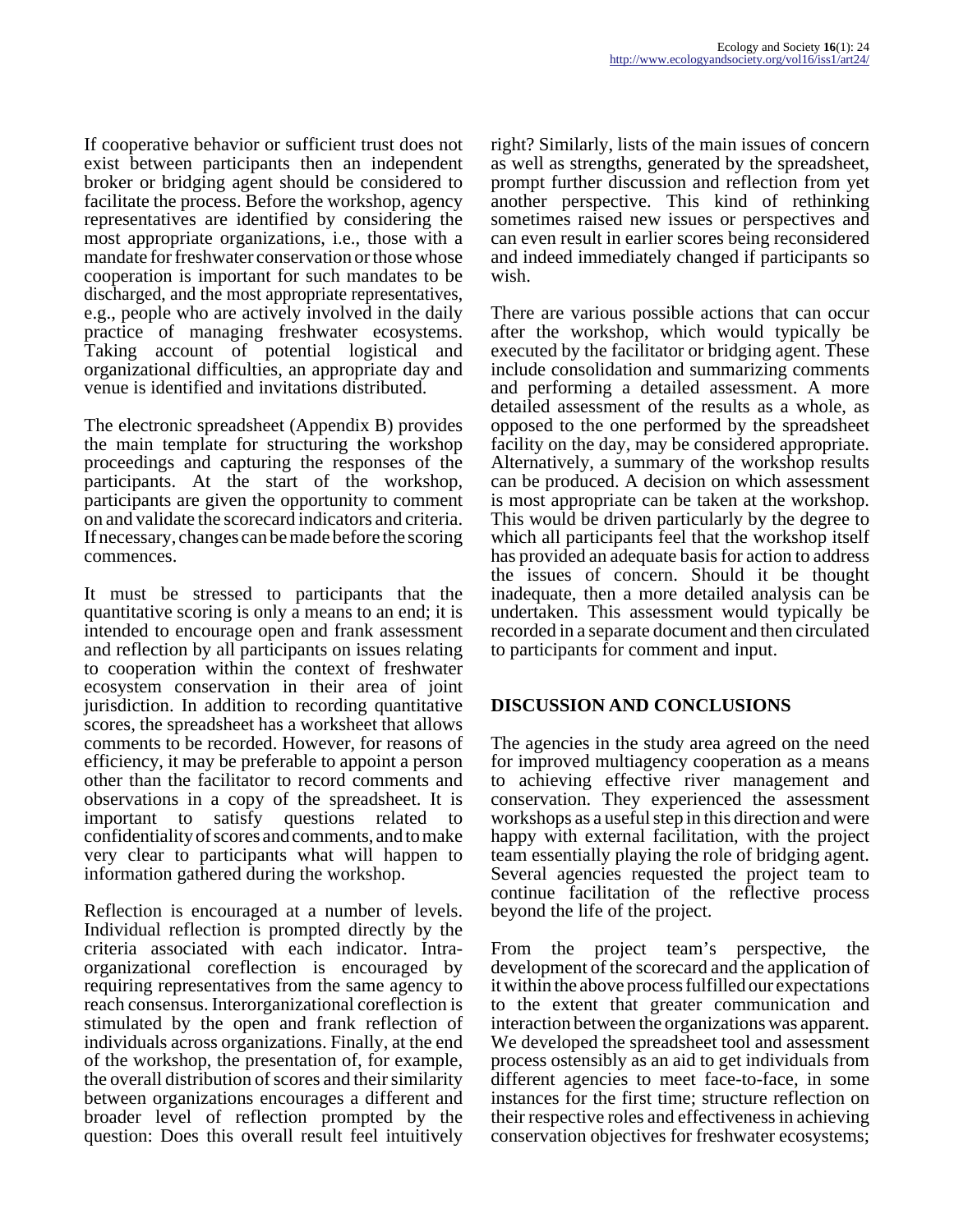codiscover their mutual interdependence in regard to achieving freshwater conservation objectives; highlight current shortcomings and strengths related to cooperation; and be motivated to do something about shortcomings, at least through creating awareness of those shortcomings. Our approach places people and establishing trust between them first, believing such trusting relationships to be a precondition for cooperative and effective freshwater conservation to take place. We found this scorecard useful for structuring issues for reflection; however, it is the social process of periodic reflective assessment that is the essence of our approach.

We draw a number of key considerations and associated recommendations from our work. First,<br>cooperation should be made an explicit cooperation should be made an organizational strategy. Cooperative management, or comanagement, among a broad array of actors has become a key area of attention in searching for more effective stewardship of natural resources (Plummer 2009). Our case study has focused on but one dimension of cooperation, namely horizontally across sectors at the same level of government, which we see as a critical enabling condition for achieving effective conservation of freshwater ecosystems. However, none of our participating agencies acted as if they have an explicit strategy for doing so. Such a cooperation strategy should reflect the degree to which continuity in both personal and interagency relations are valued. It should also make time and budget provisions to enable effective cooperation. We suggest that much work can be done to translate the rich literature on cooperation in natural resource management into practical strategies for agencies that are doing the day-to-day management.

Second, how can we facilitate appropriate cooperative behavior where this is lacking? Our experiences in this case study and other projects make us optimistic about the potential role of bridging agents to facilitate trust and relationship building and flows of knowledge across agency boundaries, including across science-implementation functions. Knowledge bridging is essentially mediated by face-to-face communication and social learning, which in turn have a positive effect on the development and maintenance of cooperation. Social learning, even if facilitated, is not always easy to achieve or successful in achieving its objectives (Van Bommel et al. 2009). Social learning and cooperation are complex processes and

a bridging function requires skillful management of social patterns. Although appropriately experienced project teams can successfully play the role of bridging agents, the short-term nature of most research projects is problematic. To effectively fulfill the role of a bridging agent requires more time than we initially planned for and would typically need to extend beyond the time frames of a two- to three-year project. By implication, a new funding model is required to enable bridging agents. This promising but relatively new concept requires further exploration, for example to better understand the roles and responsibilities of bridging agents, factors influencing their legitimacy, their funding models, and how external or internal bridging agents compare.

Third, a logical step to follow after a reflective assessment is the advancement of purposefully adaptive interventions. In essence, reflection must<br>be linked to action. Agencies generally be linked to action. Agencies generally acknowledge that they have to practice adaptive management, but are mostly at a loss as how to do so. This reflective coassessment scorecard provides a tangible mechanism for promoting reflection in line with the goals of adaptive management. Identified actions may differ between organizations and some issues may require action by only one organization while other issues may require joint or cooperative action.

Our fourth point relates to a novelty of our approach in that it explicitly allows for context specific adaptations over time and across applications. This begs the question to what degree the scorecard can be modified and applied to other areas of work where improved cooperation is an essential condition or at least an important consideration. Examples may include public-private sector cooperation in environmental matters and even interdepartmental cooperation within the same agency. Further investigation in different settings is required.

Our fifth and final lesson relates to institutional readiness for an approach such as this. In the drive to promote the use of new knowledge in the management of natural resources, funding agencies, researchers, and users of research have become relatively familiar with the concepts of information transfer, consulting, and public participation. Social learning, as a relatively recent entrant in the 'sustainability toolbox', represents a significant expansion of these paradigms (Allan and Wilson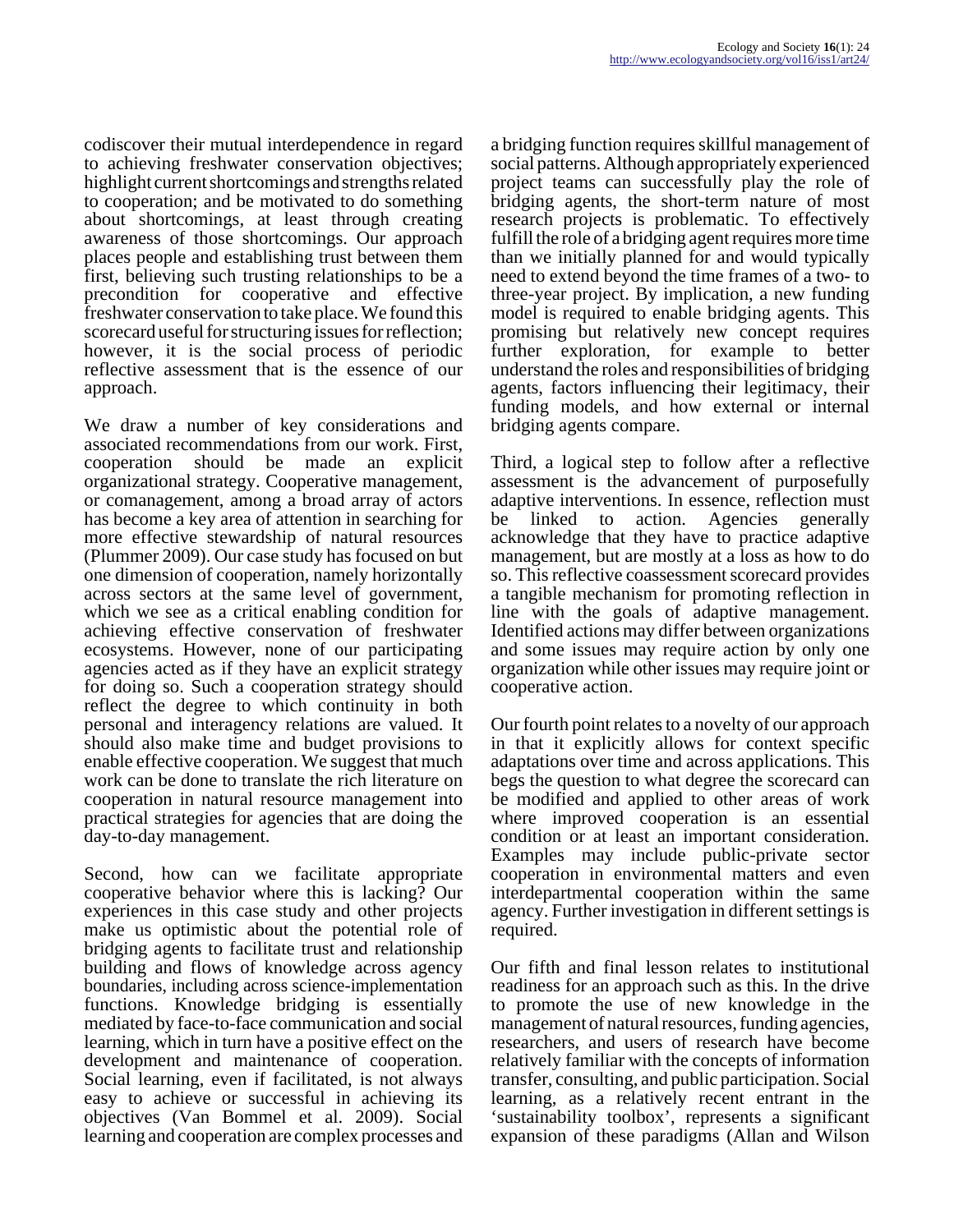2009). As opposed to a tangible product, such as a report that can be transferred, it is concerned with intangible variables that stimulate the development of a common purpose and relationships, believing that norms of reciprocity and a general culture of cooperation will emerge. For us, a key outcome would be to achieve a mind-set where 'coreflection' is viewed as a critical requirement to adaptive management and effective conservation of freshwater ecosystems. This lack of a tangible deliverable at a fixed deadline sits uncomfortably with current practice, and research is required into an institutional environment that will enable social learning as a legitimate intervention. For the interim, we believe that some emphasis should therefore be placed on the production of a workshop report, which would present the results contained in the scorecard spreadsheet tool and can form the basis of postworkshop actions. Such a tangible product in no way invalidates the real reflection and learning that has taken place.

With its focus on stimulating cooperation, reflective coassessment represents a new approach to promoting effective conservation of freshwater ecosystems. Social learning is seen as the enabling process that facilitates discovery of common purpose, cocreation, and legitimization of relevant knowledge and adaptive action by agencies based on reciprocal relationships. This new approach requires a dedicated research program to test its usefulness against early assumptions and to this end we make the electronic scorecard available with the hope that other workers will modify and apply it to various contextual settings.

*Responses to this article can be read online at: [http://www](http://www.ecologyandsociety.org/vol16/iss1/art24/responses/).ecologyandsociety.org/vol16/iss1/art24/ responses/*

### **Acknowledgments:**

*This project was supported by the Water Research Commission (project K5/1710), WWF-SA and the CSIR. We are grateful to the several practitioners from various national and provincial agencies who gave their time and comments during the course of the project. In particular, we would like to acknowledge the considerable guidance received from Charles Breen, Harry Biggs, Kevin Rogers, and Steve Mitchell. The thoughtful suggestions of*

*three anonymous reviewers significantly assisted us in preparing the final version of the manuscript.*

### **LITERATURE CITED**

Allan, C., and B. P. Wilson. 2009. Meeting in the middle: desirable but not easy. *Environmental Policy and Governance* 19:38-399.

Berkes, F. 2009. Evolution of co-management: role of knowledge generation, bridging organizations and social learning. *Journal of Environmental Management* 90:1692-1702.

Biggs, H. C., and K. H. Rogers. 2003. An adaptive system to link science, monitoring and management in practice. Pages 59-80 *in* J. T. du Toit, K. H. Rogers, and H. C. Biggs, editors. *The Kruger experience: ecology and management of savanna heterogeneity.* Island Press, Washington, D.C., USA.

Blackmore, C. 2007. What kinds of knowledge, knowing and learning are required for addressing resource dilemmas? A theoretical overview. *Environmental Science and Policy* 10:512-525.

Driver, A., K. Maze, M. Rouget, A. T. Lombard, J. L. Nel, J. K. Turpie, R. M. Cowling, P. Desmet, P. Goodman, J. Harris, Z. Jonas, B. Reyers, K. Sink, and T. Strauss. 2005. National spatial biodiversity assessment 2004: priorities for biodiversity conservation in South Africa. *Strelitzia* 17:1-45.

Department of Water Affairs and Forestry (DWAF). 2004. *National water resources strategy.* Department of Water Affairs and Forestry, Pretoria, South Africa.

Ervin, J. 2003. *Rapid Assessment and Prioritization of Protected Area Management (RAPPAM) methodology.* WWF, Gland, Switzerland.

Ervin, J. 2006. *Assessing protected area management effectiveness: a quick guide.* The Nature Conservancy, Arlington, Virginia, USA.

Hahn, T., P. Olsson, C. Folke, and K. Johansson. 2006. Trust-building, knowledge generation and organizational innovations: the role of a bridging organization for adaptive comanagement of a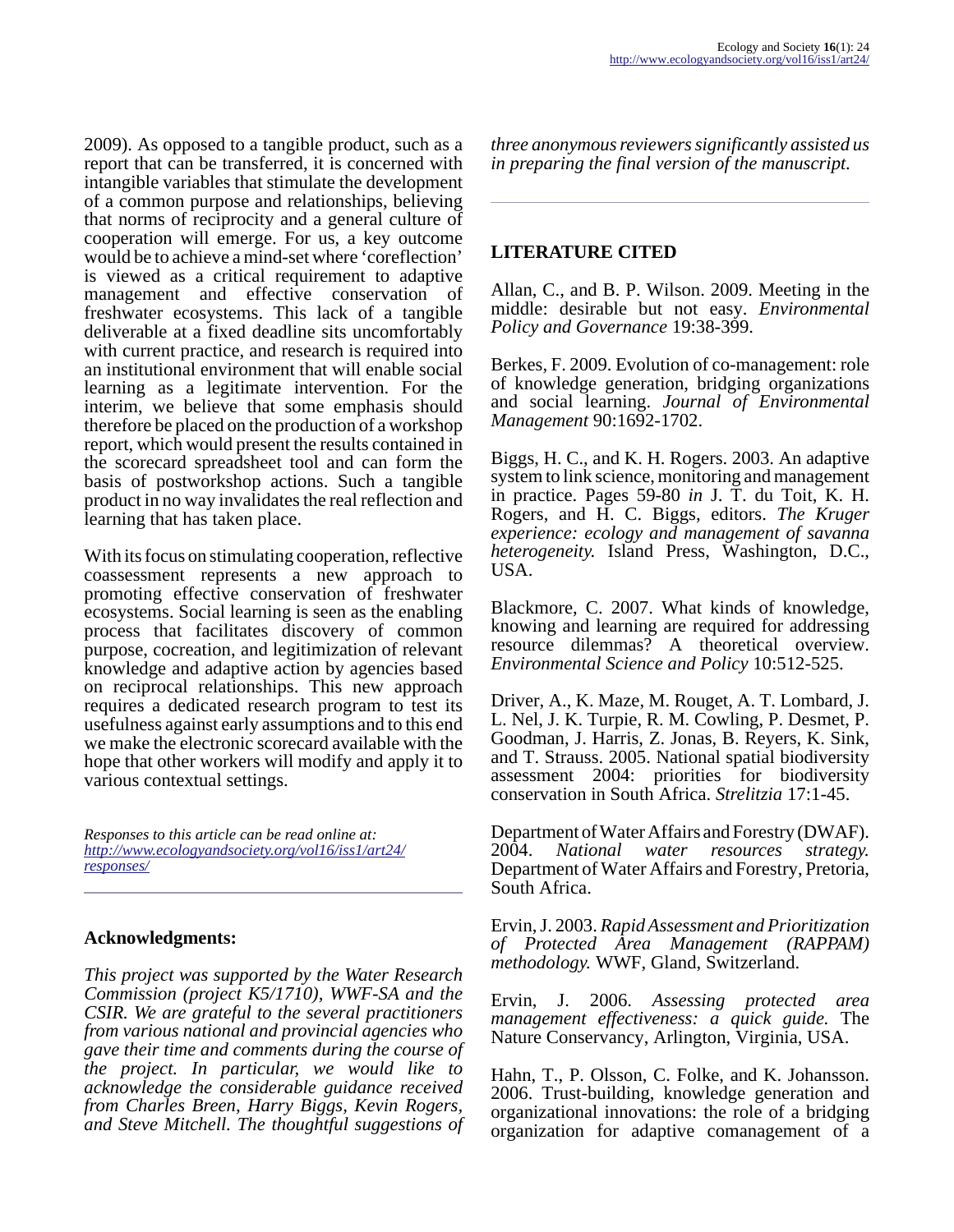wetland landscape around Kristianstad, Sweden. *Human Ecology* 34:573-592.

Hockings, M., S. Stolton, F. Leverington, N. Dudley, and J. Courrau. 2006. *Evaluating effectiveness: a framework for assessing management effectiveness of protected areas.* Second edition. International Union for the Conservation of Nature, Gland, Switzerland.

Holling, C. S. 2001. Understanding the complexity of economic, ecological and social systems. *Ecosystems* 4:390-405.

Ison, R. 2005. Traditions of understanding: language, dialogue and experience. Pages 22-40 *in* M. Keen, V. A. Brown, and R. Dyball, editors. *Social learning in environmental management.* Earthscan, London, UK.

Keen, M., and S. Mahanty. 2005. Collaborative learning: bridging scales and interests. Pages 104-120 *in* M. Keen, V. A. Brown, and R. Dyball, editors. *Social learning in environmental management*. Earthscan, London, UK.

Kinnaman, M. L., and M. R. Bleich. 2004. Collaboration: aligning to create and sustain partnerships. *Journal of Professional Nursing* 20:310-322.

Leverington, F., M. Hockings, H. Pavese, K. L. Costa, and J. Courrau. 2008. *Management effectiveness evaluation in protected areas - a global study: overview of approaches and methodologies.* World Wildlife Fund, The Nature Conservancy, International Union for the Conservation of Nature World Conservation Monitoring Centre, University of Queensland, Gatton, Australia.

Mostert, E., M. Craps, and C. Pahl-Wostl. 2008. Social learning: the key to integrated water resources management? *Water International* 33 (3):293-304.

Nel, J. L., D. J. Roux, G. Maree, C. J. Kleynhans, J. Moolman, B. Reyers, M. Rouget, and R. M. Cowling. 2007. Rivers in peril inside and outside protected areas: a systematic approach to conservation assessment of river ecosystems. *Diversity and Distributions* 13:341-352.

Pahl-Wostl, C., and M. Hare. 2004. Processes of social learning in integrated resources management.

*Journal of Community and Applied Social Psychology* 14:193-206.

Plummer, R. 2009. The adaptive co-management process: an initial synthesis of representative models and influential variables. *Ecology and Society* 14(2): 24. [online] URL: [http://www.ecolog](http://www.ecologyandsociety.org/vol14/iss2/art24/) [yandsociety.org/vol14/iss2/art24/](http://www.ecologyandsociety.org/vol14/iss2/art24/).

River Health Programme. 2005. *State-of-rivers report: monitoring and managing the ecological state of rivers in the Crocodile (West) Marico Water Management Area.* Department of Environmental Affairs and Tourism, Pretoria, South Africa.

Roux, D. J., P. J. Ashton, J. L. Nel, and H. M. MacKay. 2008. Improving cross-sector policy integration and cooperation in support of freshwater conservation. *Conservation Biology* 22:1382-1387.

Roux, D. J., J. L. Nel, H. M. MacKay, and P. J. Ashton. 2006. *Cross-sector policy objectives for conserving South Africa's inland water biodiversity.* Report TT 276/06. Water Research Commission, Pretoria, South Africa. [online] URL: [http://www.w](http://www.waternet.co.za/rivercons/docs/full_roux_cross_sector_policy_objectives.pdf) aternet.co.za/rivercons/docs/full\_roux\_cross\_secto [r\\_policy\\_objectives.pdf.](http://www.waternet.co.za/rivercons/docs/full_roux_cross_sector_policy_objectives.pdf)

Smith-Adao, L. B., J. L. Nel, D. J. Roux, L. Schonegevel, D. Hardwick, G. Maree, L. Hill, H. Roux, C. J. Kleynhans, J. Moolman, C. Thirion, and C. Todd. 2006. *A systematic conservation plan for the freshwater biodiversity of the Crocodile (West) and Marico Water Management Area.* Contract report produced for the Department of Water Affairs and Forestry. CSIR Report No CSIR/NRE/ ECO/2006/0133/C. CSIR Natural Resources and the Environment, Pretoria, South Africa. [online] URL: [http://www.waternet.co.za/rivercons/docs/](http://www.waternet.co.za/rivercons/docs/full_smith-adao_crocodile-west_marico_wma.pdf) [full\\_smith-adao\\_crocodile-west\\_marico\\_wma.pdf](http://www.waternet.co.za/rivercons/docs/full_smith-adao_crocodile-west_marico_wma.pdf) .

Stem, C., R. Margoluis, N. Salafsky, and M. Brown. 2005. Monitoring and evaluation in conservation: a review of trends and approaches. *Conservation Biology* 19(2):295-309.

Stolton, S., M. Hockings, N. Dudley, K. MacKinnon, and T. Whitten. 2003. *Reporting progress in protected areas: a site-level management effectiveness tracking tool.* World Bank/WWF Alliance for Forest Conservation and Sustainable Use, Washington, D.C., USA.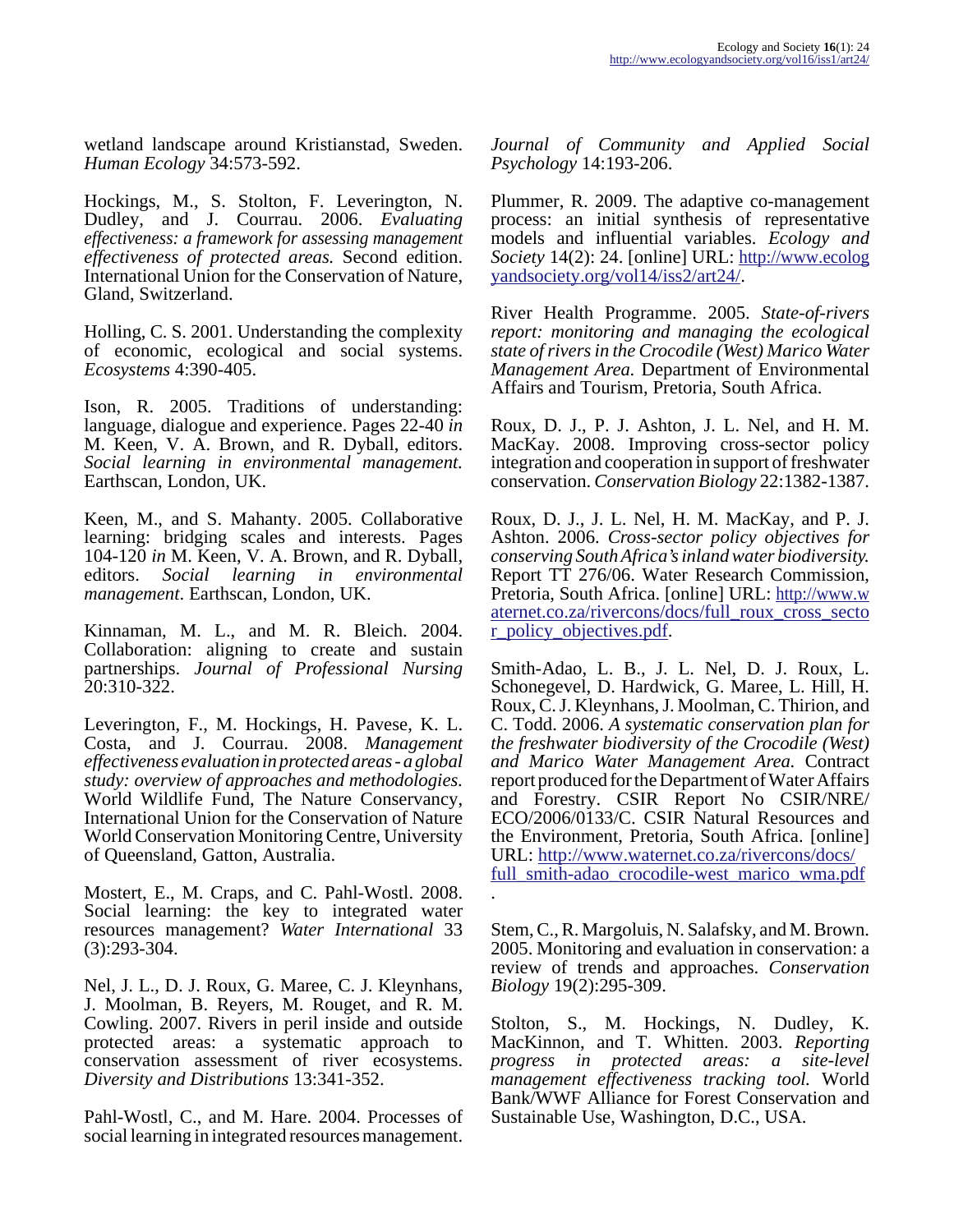Strydom, W. F., L. Hill, and E. Elof, editors. 2006. *Achievements of the River Health Programme 1994-2004: a national perspective on the ecological health of selected South African rivers.* Department of Water Affairs and Forestry, Pretoria, South Africa.

The Nature Conservancy (TNC). 2004. *Measuring success: the parks in peril site consolidation scorecard manual.* The Nature Conservancy, Arlington, Virginia, USA.

Van Bommel, S., N. Röling, N. Aarts, and E. Turnhout. 2009. Social learning for solving complex problems: a promising solution or wishful thinking? A case study of multi-actor negotiations for the integrated management and sustainable use of the Drentsche Aa area in the Netherlands. *Environmental Policy and Governance* 19:400-412.

Wondolleck, J. M., and S. L. Yaffee. 2000. *Making collaboration work.* Island Press, Washington, D. C., USA.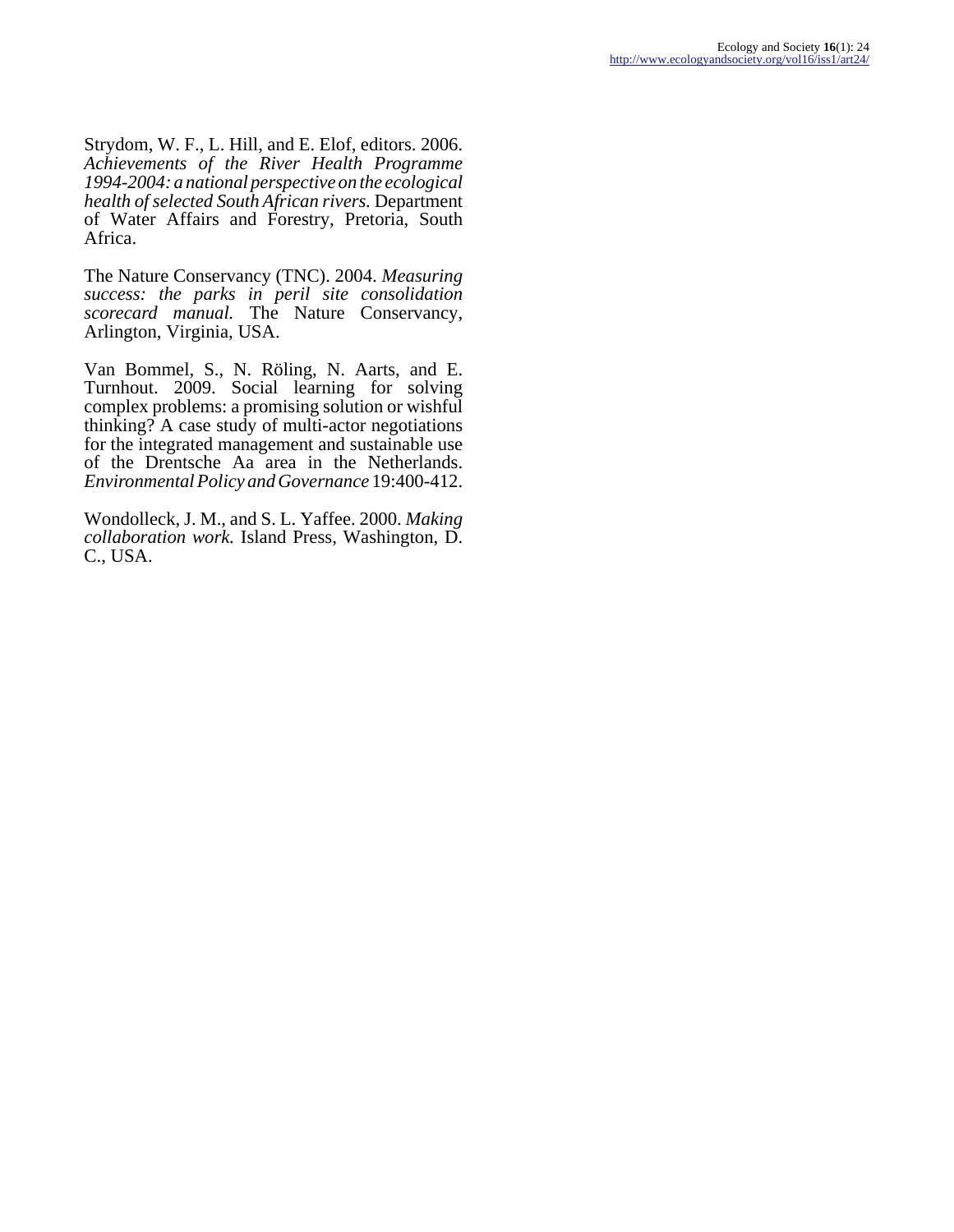### **APPENDIX A**. **The Issues, Indicators and Criteria of the Reflective Co-assessment Scorecard**

**1 CONTEXT Issue 1 : Clarity of respective mandates** 

**Do you have a clear understanding of the mandate of your and relevant other organisations in relation to management of freshwater ecosystems?** 

Do not have a clear understanding of my organisation's mandate  $\begin{bmatrix} 0 \\ 0 \end{bmatrix}$ 

Understand my organisation's mandate  $\vert$  1

3

Understand my organisation's mandate and have some understanding of the mandates of partner organisations 2

Have a clear understanding of the complementarity between the mandates of my organisation and those of partner organisations  $\frac{3}{3}$ 

### **2 CONTEXT Issue 2 : Current culture of cooperation**

**What is the current culture of cooperation between you and your partner organisation/s regarding freshwater ecosystem monitoring and management?** 

Virtually no co-operation takes place between you and your partner organisation/s  $\vert 0 \rangle$ 

There is informal co-operation between you and your partner organisation/s on an irregular basis  $\begin{bmatrix} 1 \end{bmatrix}$ 

There is regular but not formalised co-operation between you and your partner organisation/s 2

There is regular AND formalised co-operation between you and your partner organisation/s regarding the conservation of freshwater ecosystems 3

## **3 CONTEXT Issue 3 : Appropriate statutes**

**Are legal mechanisms in place for the conservation of freshwater ecosystems?**

There are no legal mechanisms for the conservation of freshwater ecosystems  $\begin{bmatrix} 0 \end{bmatrix}$ Relevant parties are in agreement on the need for legal mechanisms for the conservation of freshwater ecosystems but the process of 1

drawing up legal mechanisms has begun but is still incomplete

Sufficient legal mechanisms for the conservation of freshwater ecosystems are in place 2

Sufficient legal mechanisms for the conservation of freshwater ecosystems are in place and priority freshwater ecosystems are explicitly and effectively linked to these mechanisms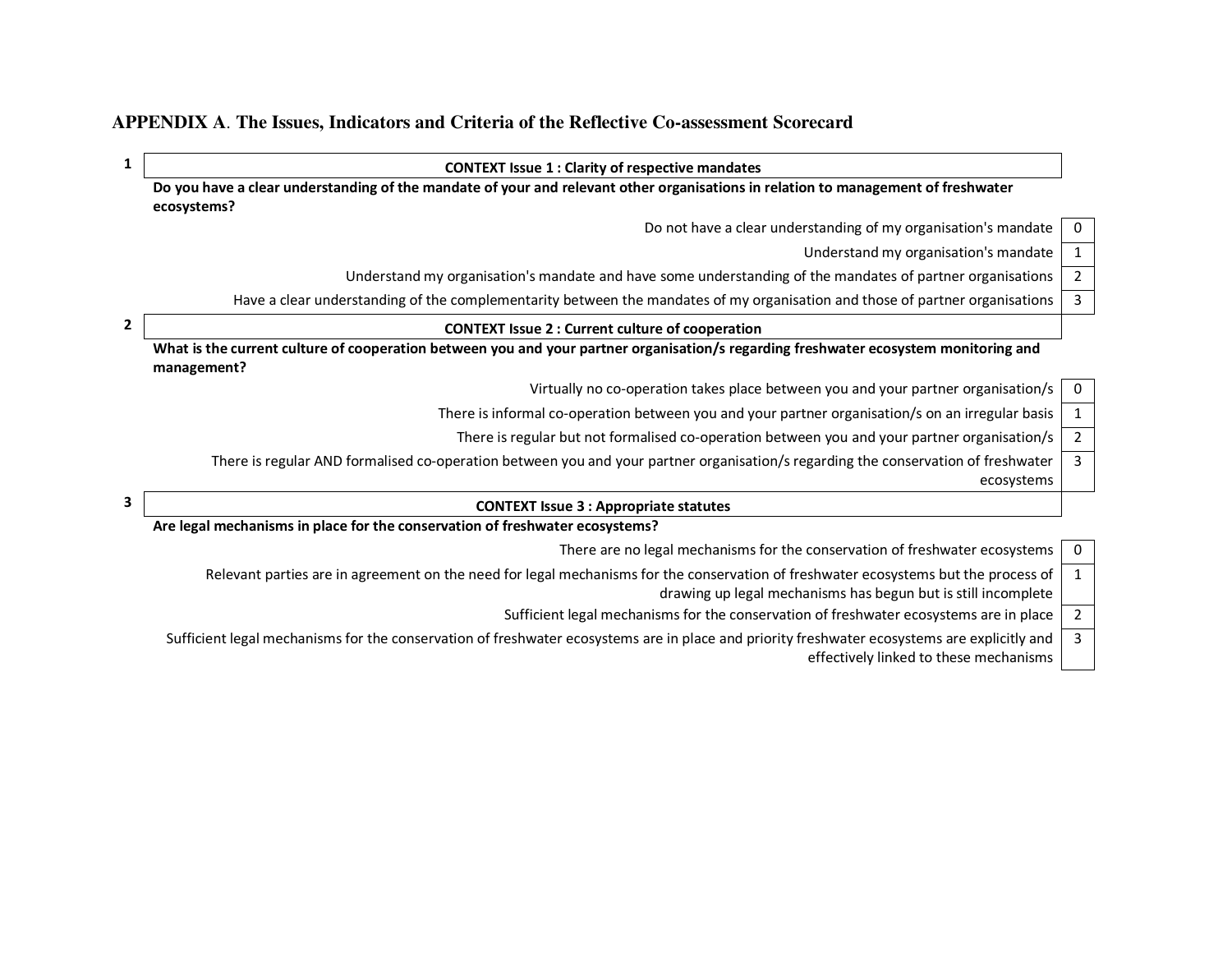| 4 | <b>CONTEXT Issue 4: Use of existing statutes</b>                                                                                                                                                                   |              |
|---|--------------------------------------------------------------------------------------------------------------------------------------------------------------------------------------------------------------------|--------------|
|   | In relation to how freshwater ecosystems may be affected, are agricultural, mining and industrial uses of land and water being regulated?                                                                          |              |
|   | No mechanisms exist for regulating agricultural, mining and industrial uses of land and water                                                                                                                      | $\mathbf 0$  |
|   | Mechanisms for regulating agricultural, mining and industrial uses of land and water exist but there are major problems in implementing them<br>effectively                                                        |              |
|   | Mechanisms for regulating agricultural, mining and industrial uses of land and water exist with few problems in implementing them effectively                                                                      | 2            |
|   | Mechanisms for regulating agricultural and industrial uses of land and water exist and are implemented effectively                                                                                                 | 3            |
| 5 | <b>CONTEXT Issue 5: Capacity to effectively implement regulations</b>                                                                                                                                              |              |
|   | Is there sufficient capacity in your organisations to implement agricultural, mining and industrial water and land use regulations<br>effectively?                                                                 |              |
|   | There is no effective capacity/resources to implement agricultural, mining and industrial water and land use regulations effectively                                                                               | $\mathbf{0}$ |
|   | There are major deficiencies in staff capacity/resources to implement agricultural, mining and industrial water and land use regulations<br>effectively (for example, high staff turnover and insufficient budget) |              |

There is reasonable capacity to implement agricultural, mining and industrial water and land use regulations effectively, but some deficiencies remain 2

There is excellent capacity/resources to implement agricultural, mining and industrial water and land use regulations effectively  $\begin{bmatrix} 3 \end{bmatrix}$ 

| 6 |
|---|
|   |

**Do you have sufficient staff and all the required skills (in your organisation) to effectively conserve freshwater ecosystems? Consider whether you have the following skills or capacity: Fish biologist; aquatic invertebrate specialist; water quality specialist; hydrologist; botanist; geomorphologist; wetland ecologist; GIS specialist; conservation planner** 

There are no such staff  $\vert 0 \vert$ 

Such staff numbers are inadequate and staff are unqualified  $\begin{vmatrix} 1 & 1 \\ 1 & 1 \end{vmatrix}$ 

Such staff numbers are below optimum level, but staff are well qualified  $\vert$  2

Such staff numbers are adequate and staff are qualified to undertake freshwater ecosystem conservation planning  $\begin{bmatrix} 3 \end{bmatrix}$ 

**7 CONTEXT Issue 7 : Staff training** 

**Do staff in your organisation receive appropriate training in freshwater ecosystem conservation?**

Staff undergo no training  $\vert 0 \vert$ 

Staff receive generic training only  $\vert 1 \rangle$ 

Staff receive only theoretical (e.g. conferences or courses) or practical training (e.g. fieldwork and application of methodologies) in freshwater ecosystem conservation 2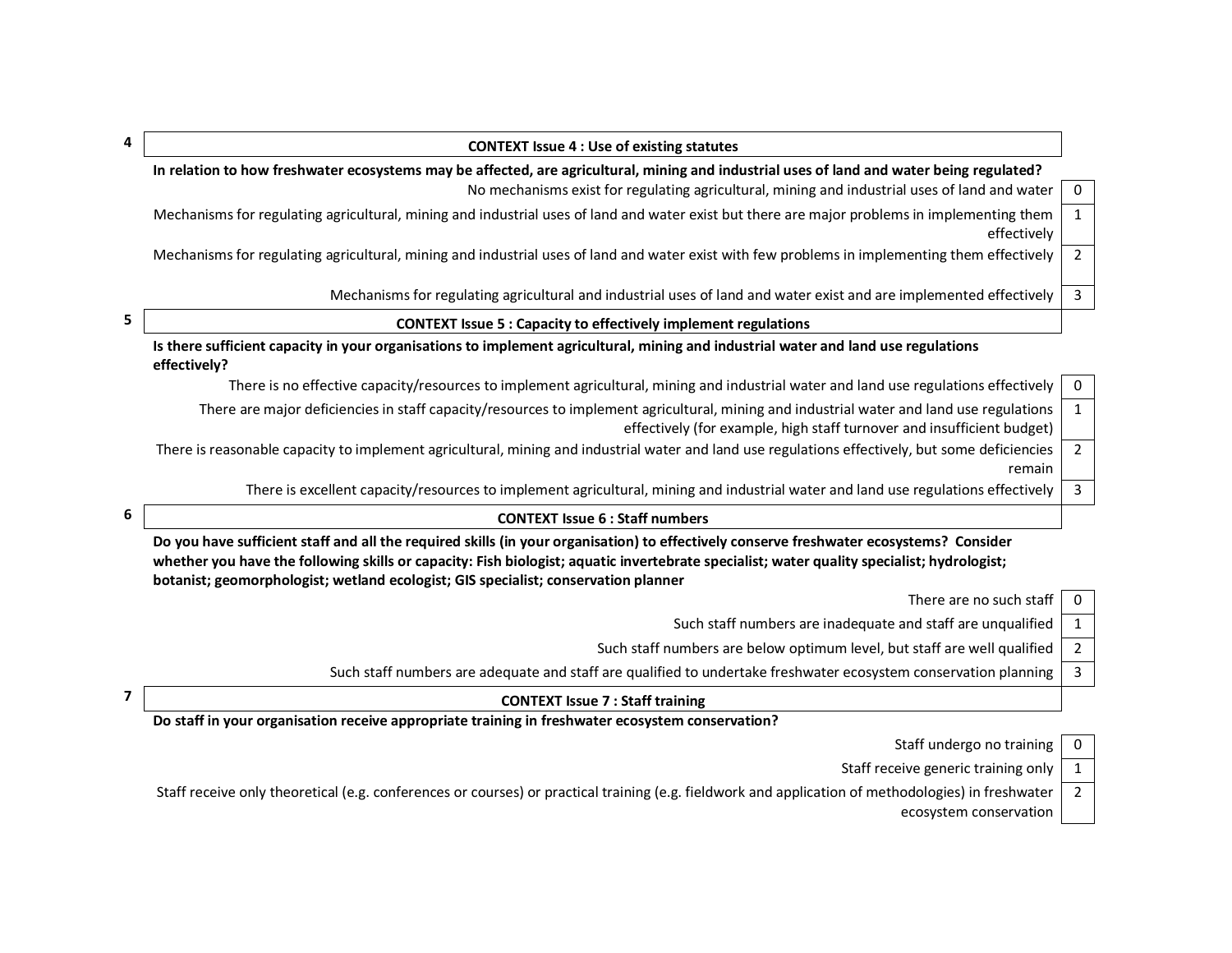|    | Staff receive both practical and theoretical training on a regular basis (at least twice per year)                                                            | 3                |
|----|---------------------------------------------------------------------------------------------------------------------------------------------------------------|------------------|
| 8  | <b>CONTEXT Issue 8 : Equipment</b>                                                                                                                            |                  |
|    | Do you have sufficient equipment in your organisation to effectively conserve freshwater ecosystems?                                                          |                  |
|    | There is limited or no equipment and facilities                                                                                                               | $\mathbf 0$      |
|    | There is some equipment and facilities, but these are wholly inadequate                                                                                       | $\mathbf{1}$     |
|    | There is equipment and facilities, but still some major gaps that constrain management                                                                        | $\boldsymbol{2}$ |
|    | There is adequate equipment and facilities                                                                                                                    | $\mathbf{3}$     |
| 9  | <b>CONTEXT Issue 9: Ability to influence budget</b>                                                                                                           |                  |
|    | Do you know your available budget for freshwater ecosystems conservation and can you influence it?                                                            |                  |
|    | The size of the budget is not made known and it is impossible to influence it                                                                                 | $\mathbf 0$      |
|    | The size of the budget is only made known after the start of the financial year and cannot be influenced                                                      | $\mathbf{1}$     |
|    | The size of the budget is made known at the beginning of the financial year and can be influenced to a certain extent                                         | $\overline{2}$   |
|    | The size of the budget is known at least one year in advance and can be influenced prior to allocation                                                        | $\overline{3}$   |
| 10 | <b>CONTEXT Issue 10 : Adequacy of budget</b>                                                                                                                  |                  |
|    | Is your internal budget adequate for the implementation of your freshwater objectives?                                                                        |                  |
|    | There is no secure internal budget for freshwater ecosystem conservation and management for your organisation, which is wholly reliant on<br>external funding | 0                |
|    | There is very little secure internal funding, and your organisation cannot implement freshwater objectives without external funding                           | 1                |
|    | There is a reasonably secure core internal budget                                                                                                             | $\overline{2}$   |
|    | There is a secure internal budget for freshwater ecosystem conservation planning and implementation on a multi-year cycle                                     | $\overline{3}$   |
| 11 | <b>CONTEXT Issue 11 : Social learning</b>                                                                                                                     |                  |
|    | Are you learning about freshwater ecosystems management with your partners? (inter-organisation)                                                              |                  |
|    | No social learning takes place between partners                                                                                                               | $\mathbf 0$      |
|    | Limited and mostly ad hoc social learning takes place, either in the field or during meetings                                                                 | $\mathbf{1}$     |
|    | Planned events take place occasionally during which social learning includes both theory and practice                                                         | $\overline{2}$   |

Regular and planned events take place during which social learning includes both theory (e.g. conceptual discussions) and practice (e.g. fieldwork) 3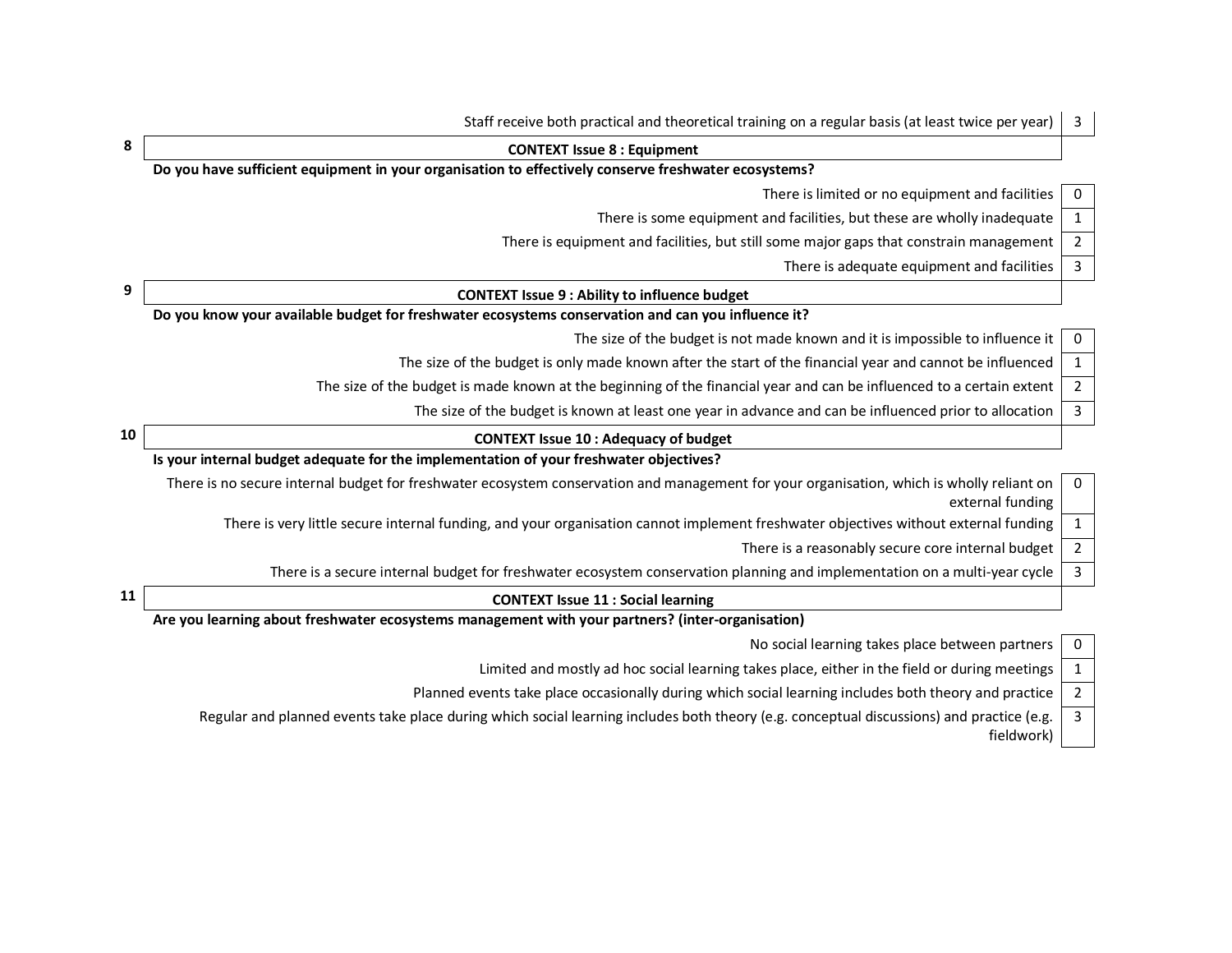| 12 | <b>CONTEXT Issue 12 : Existence of a champion</b>                                                                                                                                                                                       |                |
|----|-----------------------------------------------------------------------------------------------------------------------------------------------------------------------------------------------------------------------------------------|----------------|
|    | Do you have a champion to coordinate inter-organisational cooperation for freshwater ecosystem conservation (individual or core group)?                                                                                                 |                |
|    | No individual or core group has emerged as a champion for partner cooperation                                                                                                                                                           | 0              |
|    | Partners meet on an ad hoc basis and without the direction of a champion                                                                                                                                                                | $\mathbf{1}$   |
|    | A champion coordinates some relevant activities on an annual basis                                                                                                                                                                      | $\overline{2}$ |
|    | A champion is accepted by all partners and he/she actively facilitates coordinated action and co-learning and this role is supported by your<br>organisation                                                                            | $\overline{3}$ |
| 13 | <b>CONTEXT Issue 13: Networking support</b>                                                                                                                                                                                             |                |
|    | Does your organisation provide support for networking with partners? (intra-organisation)                                                                                                                                               |                |
|    | Your organisation provides no support for external networking                                                                                                                                                                           | 0              |
|    | Your organisation provides limited support for networking with immediate partner organisations                                                                                                                                          | $\mathbf{1}$   |
|    | Your organisation provides logistical, technological and financial support for networking with partner organisations                                                                                                                    | $\overline{2}$ |
|    | Your organisation actively promotes and provides logistical, technological and financial support for networking with partner organisations as<br>well as with external, but relevant knowledge sources (e.g. universities, conferences) | 3              |
| 14 | <b>CONTEXT Issue 14: Trust</b>                                                                                                                                                                                                          |                |
|    | Is there a healthy level of trust between partners? (inter-organisation)                                                                                                                                                                |                |
|    | You do not know who your counterparts are or have virtually no contact with them                                                                                                                                                        | 0              |
|    | Limited and ad hoc interaction between counterparts takes place and there is no working relationship                                                                                                                                    | 1              |
|    | You feel comfortable to ask your counterpart(s) for assistance in achieving your mandate                                                                                                                                                | $\overline{2}$ |
|    | It comes naturally to phone your counterparts and freely discuss issues related to freshwater ecosystem conservation, including mutual<br>problem solving across organisational boundaries                                              | 3              |
| 15 | <b>CONTEXT Issue 15 : Perceived value of freshwater ecosystems</b>                                                                                                                                                                      |                |
|    |                                                                                                                                                                                                                                         |                |
|    | Are freshwater ecosystems valued?                                                                                                                                                                                                       |                |
|    | The need to conserve freshwater ecosystems is rather invisible or obscure within the portfolio of organisational priorities                                                                                                             | 0              |
|    | Your organisation shows significant intent to conserve freshwater ecosystems, but lacks in implementation                                                                                                                               | $\mathbf{1}$   |
|    | The need to conserve freshwater ecosystems is widely understood in your organisation and some success stories exist                                                                                                                     | $\overline{2}$ |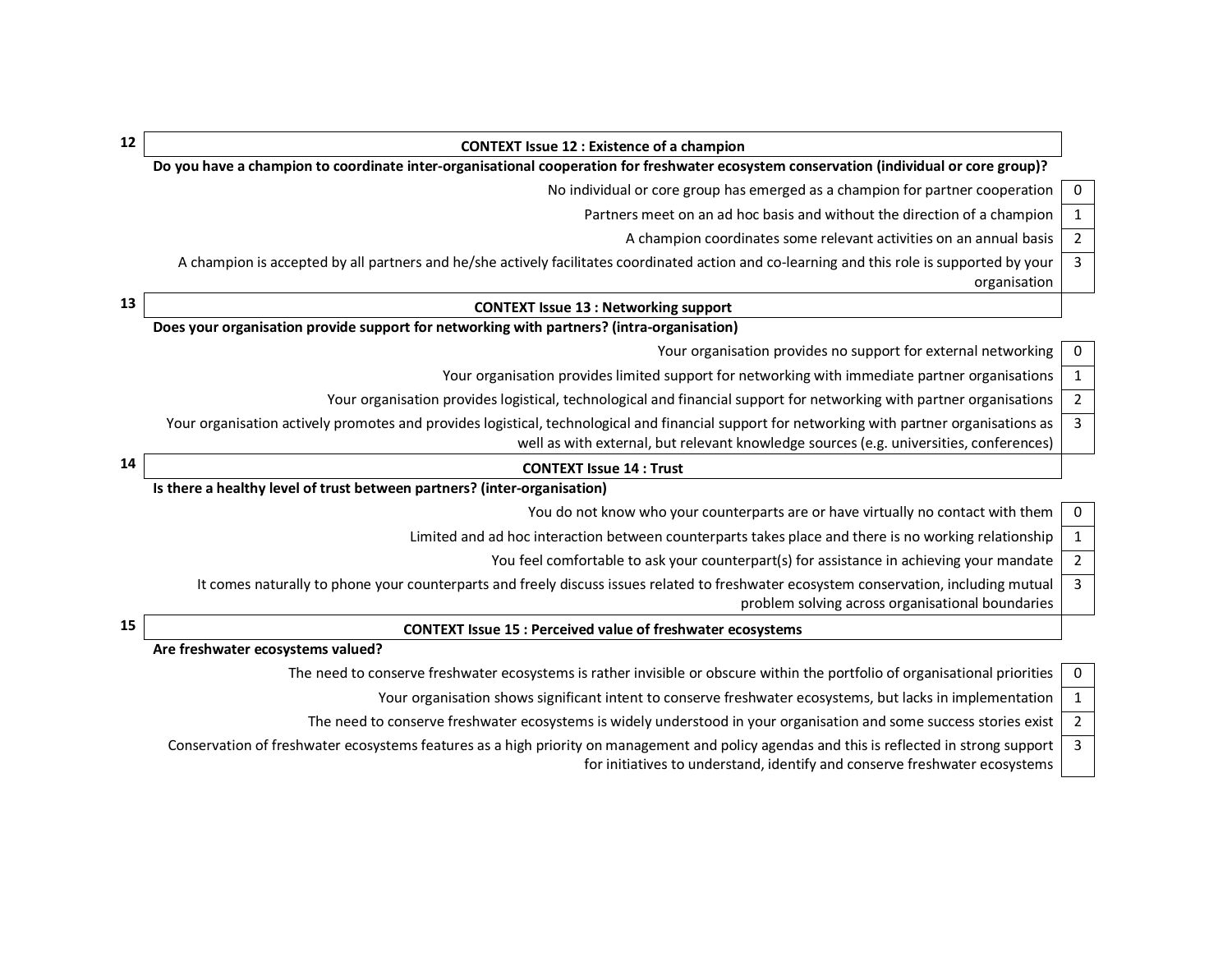| 16 | <b>PLANNING Issue 16 : Participatory target setting</b>                                                                                                                                                                                |                |
|----|----------------------------------------------------------------------------------------------------------------------------------------------------------------------------------------------------------------------------------------|----------------|
|    | Is there a social mechanism for sharing between your organisations the allocation of complementary management targets, keeping in mind                                                                                                 |                |
|    | land use planning, high value conservation areas, connecting gradients, recognition of natural disturbances?<br>No targets have been set                                                                                               | 0              |
|    | Conservation targets have been set but we were not involved                                                                                                                                                                            | $\mathbf{1}$   |
|    | We were involved in target setting but lack inclusive ownership                                                                                                                                                                        | $\overline{2}$ |
|    | Target setting is an ongoing and fully participatory process, including involvement from organisations outside our domain of responsibility to                                                                                         | $\mathbf{3}$   |
|    | ensure that large-scale ecosystem processes are covered                                                                                                                                                                                |                |
| 17 | PLANNING Issue 17 : Integration of spatial plans                                                                                                                                                                                       |                |
|    | Are different forms of spatial planning in your region well aligned? (inter-organisation)                                                                                                                                              |                |
|    | Each form of spatial planning takes place in isolation                                                                                                                                                                                 | 0              |
|    | Some sharing of data and products takes place between planning initiatives                                                                                                                                                             | $\mathbf{1}$   |
|    | Sharing is common and some integration takes place                                                                                                                                                                                     | $\overline{2}$ |
|    | Full integration takes place between spatial planning, including freshwater and terrestrial conservation planning, catchment management<br>planning and spatial development planning                                                   | $\overline{3}$ |
| 18 | PLANNING Issue 18 : Integration between conservation plan and strategic/work plans                                                                                                                                                     |                |
|    | Are these priorities reflected in your organisation's strategic plan / work plan?                                                                                                                                                      |                |
|    | Conservation priorities and actions are not reflected in the strategic plan of the organisation and work plans of individuals                                                                                                          | 0              |
|    | Priorities are reflected in the strategic and work plans but are only partially implemented                                                                                                                                            | $\mathbf{1}$   |
|    | Priorities are fully integrated in strategic and work plans and implemented                                                                                                                                                            | $\overline{2}$ |
|    | Priorities are fully integrated in strategic and work plans, implemented and are regularly reviewed                                                                                                                                    | $\mathbf{3}$   |
| 19 | <b>MONITORING Issue 19: Resource inventory</b>                                                                                                                                                                                         |                |
|    | Does your organisation (department) have enough information to manage the area?                                                                                                                                                        |                |
|    | There is little or no information available on the critical habitats, species and cultural values of the area (province or management area)                                                                                            | $\bf{0}$       |
|    | Information on the critical habitats, species and cultural values of the area (province or management area) is insufficient to support planning<br>and decision making                                                                 | 1              |
|    | Information on the critical habitats, species and cultural values of the area (province or management area) is not quite sufficient to support<br>planning and decision making but new initiatives to collect information are in place | 2              |
|    | Information on the critical habitats, species and cultural values of the area (province or management area) is sufficient to support planning<br>and decision making and necessary survey work is being maintained                     | 3              |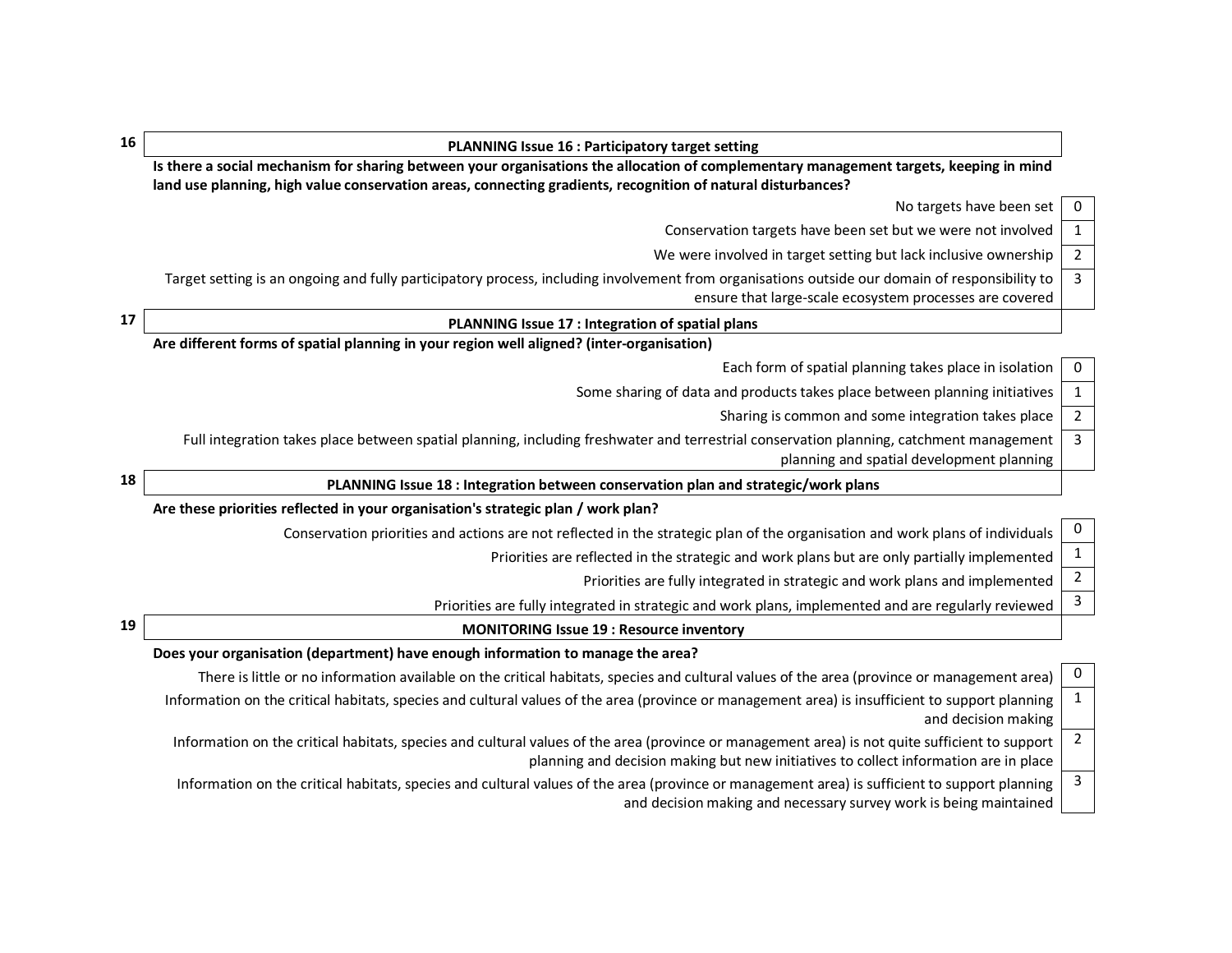| 20 | <b>MONITORING Issue 20: Alignment of monitoring</b>                                                                                                                                                                |                |
|----|--------------------------------------------------------------------------------------------------------------------------------------------------------------------------------------------------------------------|----------------|
|    | Is monitoring aligned with the achievement of freshwater ecosystem conservation objectives? (intra-organisation)                                                                                                   |                |
|    | No relevant monitoring is undertaken by your organisation                                                                                                                                                          | 0              |
|    | Some relevant monitoring is undertaken                                                                                                                                                                             | $\mathbf{1}$   |
|    | Your organisation actively participates in a relevant monitoring programme, e.g. the River Health Programme, but does not link results directly<br>to conservation objectives                                      | $\overline{2}$ |
|    | A monitoring programme that is aligned with freshwater ecosystem conservation objectives and targets (e.g. the River Health Programme)<br>has official status and is being maintained                              | 3              |
| 21 | <b>MONITORING Issue 21: Cooperation in monitoring</b>                                                                                                                                                              |                |
|    | Are monitoring responsibilities shared amongst partners? (inter-organisation)                                                                                                                                      |                |
|    | Different monitoring activities take place in isolation; not familiar with partners' monitoring activities                                                                                                         | 0              |
|    | Aware of partners' monitoring activities, but no cooperation is taking place                                                                                                                                       | $\mathbf{1}$   |
|    | Some cooperation in monitoring, but information management systems remain independent                                                                                                                              | $\overline{2}$ |
|    | There is integrated design (agreed-on indicators) and coordination in monitoring amongst all partners; compatibility of, access to, and transfer<br>of data is well advanced                                       | 3              |
| 22 | MANAGEMENT Issue 22 : Monitoring-reporting-management integration                                                                                                                                                  |                |
|    | Do you have an integrated monitoring, reporting and management system? (intra-organisation)                                                                                                                        |                |
|    | No monitoring or reporting takes place                                                                                                                                                                             | 0              |
| 23 | Monitoring or reporting takes place but not as a linked system                                                                                                                                                     | 1              |
|    | Regular monitoring and reporting take place and are mutually reinforcing                                                                                                                                           | $\overline{2}$ |
|    | Regular monitoring and reporting activities take place, are mutually reinforcing, linked to conservation targets, and a clear mechanism exists<br>for results to inform management decisions (adaptive management) | 3              |
|    | <b>MANAGEMENT Issue 23 : Management plans</b>                                                                                                                                                                      |                |
|    | Are there management plans for freshwater ecosystem conservation areas (that may include wetlands, rivers, estuaries, etc.)?                                                                                       |                |
|    | There are no management plans for freshwater ecosystem conservation areas                                                                                                                                          | 0              |
|    | Some management plans exist or are being developed                                                                                                                                                                 | $\mathbf{1}$   |
|    | Management plans exist for the majority of identified freshwater ecosystem conservation areas                                                                                                                      | $\overline{2}$ |
|    | Each identified freshwater ecosystem conservation area has a management plan that includes required actions, target objectives, timeframes<br>and responsibilities                                                 | 3              |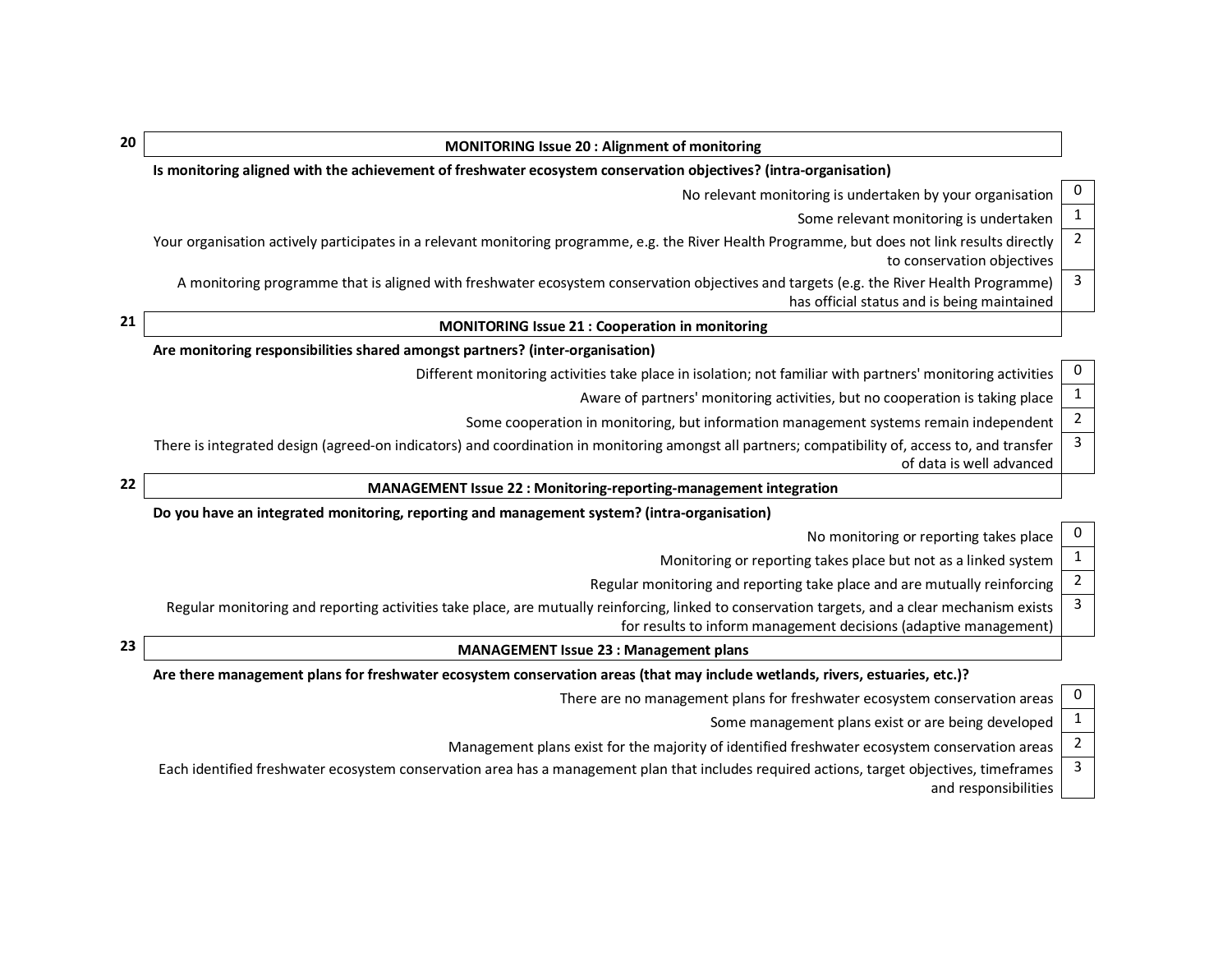| 24 | <b>MANAGEMENT Issue 24 : Science-management interfacing</b>                                                                                                               |                |
|----|---------------------------------------------------------------------------------------------------------------------------------------------------------------------------|----------------|
|    | Is there a science-management link/continuum in place (where some scientists act as managers and some managers act as scientists?)                                        |                |
|    | We do not have any scientists                                                                                                                                             | U              |
|    | Scientists and managers work completely separately                                                                                                                        | 1              |
|    | Scientists and managers work together to some extent                                                                                                                      | $\overline{2}$ |
|    | Scientists and managers actively and constructively influence each other's thinking and actions                                                                           | 3              |
| 25 | MANAGEMENT Issue 25 : Impact of conservation plan on decision making                                                                                                      |                |
|    | Are land-use decisions and water use allocations in the area made in accordance with specific guidelines based on your conservation plan?                                 |                |
|    | Decisions are not made according to any set process or guidelines                                                                                                         | $\cup$         |
|    | Guidelines exist but there is a lack of clarity on whether decisions are made in accordance with them                                                                     | 1              |
|    | Guidelines exist and the compliance of decisions to the guidelines are monitored, but a significant number of decisions are not made in<br>accordance with the guidelines | $\overline{2}$ |
|    | Guidelines exist and the compliance of decisions is monitored and the majority of the decisions are in compliance with the guidelines                                     | 3              |
| 26 | <b>MANAGEMENT Issue 26 : Reporting</b>                                                                                                                                    |                |
|    | Are regular reports produced on the status of freshwater ecosystems?                                                                                                      |                |
|    | No reports are produced                                                                                                                                                   | U              |
|    | Reports are produced irregularly and not based on quantitative data                                                                                                       |                |
|    | Reports are produced regularly and are based on quantitative data, but do not show trends over time or relate directly to decision-making or<br>objectives                | 2              |
|    | Reports are produced regularly based on consistent indicators which track changes over time and feed directly into decision-making                                        | 3              |